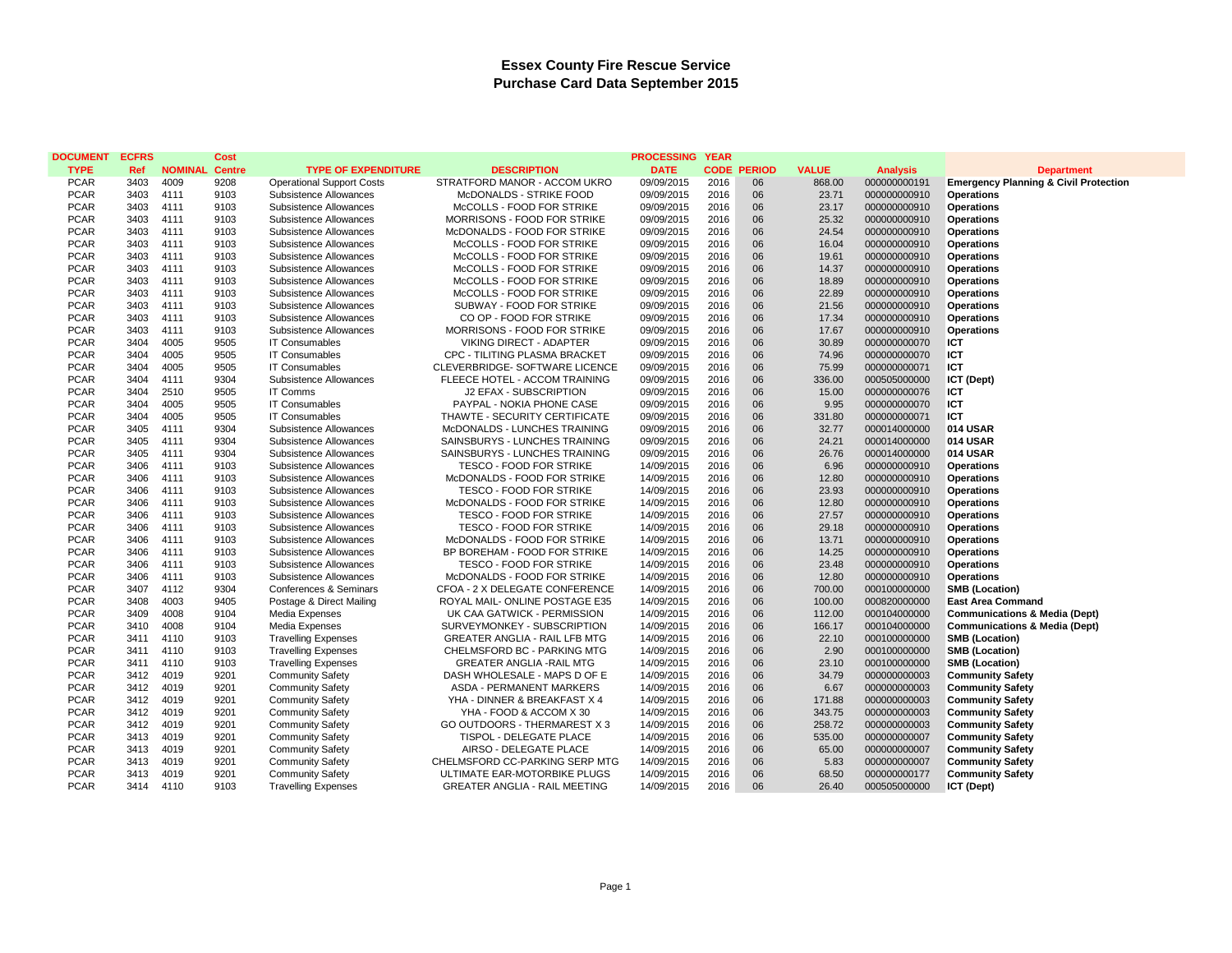| <b>DOCUMENT</b> | <b>ECFRS</b> |                | <b>Cost</b>   |                            |                                      | <b>PROCESSING</b> | <b>YEAR</b> |                    |              |                 |                                       |
|-----------------|--------------|----------------|---------------|----------------------------|--------------------------------------|-------------------|-------------|--------------------|--------------|-----------------|---------------------------------------|
| <b>TYPE</b>     | <b>Ref</b>   | <b>NOMINAL</b> | <b>Centre</b> | <b>TYPE OF EXPENDITURE</b> | <b>DESCRIPTION</b>                   | <b>DATE</b>       |             | <b>CODE PERIOD</b> | <b>VALUE</b> | <b>Analysis</b> | <b>Department</b>                     |
| <b>PCAR</b>     | 3414         | 4111           | 9103          | Subsistence Allowances     | FARE - LUNCHES LONDON MEETING        | 14/09/2015        | 2016        | 06                 | 20.35        | 000505000000    | ICT (Dept)                            |
| <b>PCAR</b>     | 3415         | 4019           | 9201          | <b>Community Safety</b>    | <b>BMC - MEMBERSHIP ML TRAINING</b>  | 14/09/2015        | 2016        | 06                 | 31.45        | 000000000003    | <b>Community Safety</b>               |
| <b>PCAR</b>     | 3415         | 4019           | 9201          | <b>Community Safety</b>    | <b>BMC - MEMBERSHIP ML TRAINING</b>  | 14/09/2015        | 2016        | 06                 | 31.45        | 000000000003    | <b>Community Safety</b>               |
| <b>PCAR</b>     | 3415         | 4019           | 9201          | <b>Community Safety</b>    | <b>BMC - MEMBERSHIP ML TRAINING</b>  | 14/09/2015        | 2016        | 06                 | 31.45        | 000000000003    | <b>Community Safety</b>               |
| <b>PCAR</b>     | 3415         | 4019           | 9201          | <b>Community Safety</b>    | GO OUTDOORS - D OF E EQUIPMENT       | 14/09/2015        | 2016        | 06                 | 30.60        | 000000000003    | <b>Community Safety</b>               |
| <b>PCAR</b>     | 3416         | 4112           | 9304          | Conferences & Seminars     | CFOA - ICT CFOA CONFERENCE           | 14/09/2015        | 2016        | 06                 | 660.00       | 000505000000    | ICT (Dept)                            |
| <b>PCAR</b>     | 3416         | 4016           | 9504          | Recruitment                | TOTAL JOBS - WEB ADVERTISING         | 14/09/2015        | 2016        | 06                 | 516.00       | 000505000000    | ICT (Dept)                            |
| <b>PCAR</b>     | 3416         | 4016           | 9504          | Recruitment                | JOBSERVE - WEB ADVERTISING           | 14/09/2015        | 2016        | 06                 | 120.00       | 000505000000    | ICT (Dept)                            |
| <b>PCAR</b>     | 3416         | 4016           | 9504          | Recruitment                | JOBSERVE - WEB ADVERTISING           | 14/09/2015        | 2016        | 06                 | 120.00       | 000505000000    | ICT (Dept)                            |
| <b>PCAR</b>     | 3417         | 4111           | 9103          | Subsistence Allowances     | <b>TESCO - FOOD FOR STRIKE</b>       | 15/09/2015        | 2016        | 06                 | 41.93        | 000000000910    | Operations                            |
| <b>PCAR</b>     | 3417         | 4111           | 9103          | Subsistence Allowances     | <b>TESCO - FOOD FOR STRIKE</b>       | 15/09/2015        | 2016        | 06                 | 45.00        | 000000000910    | Operations                            |
| <b>PCAR</b>     | 3417         | 4111           | 9103          | Subsistence Allowances     | <b>TESCO - FOOD FOR STRIKE</b>       | 15/09/2015        | 2016        | 06                 | 10.00        | 000000000910    | <b>Operations</b>                     |
| <b>PCAR</b>     | 3417         | 4111           | 9103          | Subsistence Allowances     | <b>TESCO - FOOD FOR STRIKE</b>       | 15/09/2015        | 2016        | 06                 | 4.34         | 000000000910    | Operations                            |
| <b>PCAR</b>     | 3417         | 4111           | 9103          | Subsistence Allowances     | NEDS NOODLE BAR - STRIKE FOOD        | 15/09/2015        | 2016        | 06                 | 38.07        | 000000000910    | <b>Operations</b>                     |
| <b>PCAR</b>     | 3417         | 4111           | 9103          | Subsistence Allowances     | TESCO - FOOD FOR STRIKE              | 15/09/2015        | 2016        | 06                 | 14.00        | 000000000910    | Operations                            |
| <b>PCAR</b>     | 3417         | 4111           | 9103          | Subsistence Allowances     | NEDS NOODLE BAR - STRIKE FOOD        | 15/09/2015        | 2016        | 06                 | 42.70        | 000000000910    | <b>Operations</b>                     |
| <b>PCAR</b>     | 3417         | 3201           | 9400          | <b>Petrol and Diesel</b>   | TESCO - FUEL FOR STRIKE              | 15/09/2015        | 2016        | 06                 | 27.22        | 000000000910    | <b>Workshops Management</b>           |
| <b>PCAR</b>     | 3417         | 4111           | 9103          | Subsistence Allowances     | <b>TESCO - FOOD FOR STRIKE</b>       | 15/09/2015        | 2016        | 06                 | 13.41        | 000000000910    | Operations                            |
| <b>PCAR</b>     | 3417         | 4111           | 9103          | Subsistence Allowances     | NEDS NOODLE BAR - STRIKE FOOD        | 15/09/2015        | 2016        | 06                 | 38.07        | 000000000910    | Operations                            |
| <b>PCAR</b>     | 3417         | 4111           | 9103          | Subsistence Allowances     | TESCO - FOOD FOR STRIKE              | 15/09/2015        | 2016        | 06                 | 13.09        | 000000000910    | Operations                            |
| <b>PCAR</b>     | 3417         | 4111           | 9103          | Subsistence Allowances     | ALANSCHIPPY - FOOD FOR STRIKE        | 15/09/2015        | 2016        | 06                 | 43.75        | 000000000910    | Operations                            |
| <b>PCAR</b>     | 3417         | 4111           | 9103          | Subsistence Allowances     | TESCO - FOOD FOR STRIKE              | 15/09/2015        | 2016        | 06                 | 24.92        | 000000000910    | Operations                            |
| <b>PCAR</b>     | 3418         | 4111           | 9103          | Subsistence Allowances     | PREMIER INN - ACCOM MEETING          | 15/09/2015        | 2016        | 06                 | 167.92       | 000404000000    | <b>Purchasing &amp; Supply (Dept)</b> |
| <b>PCAR</b>     | 3418         | 4111           | 9103          | Subsistence Allowances     | PREMIER INN - ACCOM CANCELLED        | 15/09/2015        | 2016        | 06                 | $-167.92$    | 000404000000    | <b>Purchasing &amp; Supply (Dept)</b> |
| <b>PCAR</b>     | 3418         | 4111           | 9103          | Subsistence Allowances     | PREMIER INN - ACCOM MEETING          | 15/09/2015        | 2016        | 06                 | 154.58       | 000404000000    | <b>Purchasing &amp; Supply (Dept)</b> |
| <b>PCAR</b>     | 3418         | 4111           | 9103          | Subsistence Allowances     | BEEFEATER - EVE MEAL MTG             | 15/09/2015        | 2016        | 06                 | 46.67        | 000404000000    | <b>Purchasing &amp; Supply (Dept)</b> |
| <b>PCAR</b>     | 3418         | 2001           | 9404          | <b>Procurement Costs</b>   | <b>ACHILLES - SEMINAR TRAINING</b>   | 15/09/2015        | 2016        | 06                 | 180.00       | 000404000000    | <b>Purchasing &amp; Supply (Dept)</b> |
| <b>PCAR</b>     | 3419         | 4111           | 9103          | Subsistence Allowances     | MORRISONS - FOOD FOR STRIKE          | 15/09/2015        | 2016        | 06                 | 9.39         | 000000000910    | Operations                            |
| <b>PCAR</b>     | 3419         | 4111           | 9103          | Subsistence Allowances     | CO OP - FOOD FOR STRIKE              | 15/09/2015        | 2016        | 06                 | 38.31        | 000000000910    | Operations                            |
| <b>PCAR</b>     | 3419         | 4111           | 9103          | Subsistence Allowances     | PAPA JOHNS - FOOD FOR STRIKE         | 15/09/2015        | 2016        | 06                 | 140.04       | 000000000910    | Operations                            |
| <b>PCAR</b>     | 3419         | 4111           | 9103          | Subsistence Allowances     | MORRISONS - FOOD FOR STRIKE          | 15/09/2015        | 2016        | 06                 | 8.41         | 000000000910    | Operations                            |
| <b>PCAR</b>     | 3419         | 4111           | 9103          | Subsistence Allowances     | CO OP - FOOD FOR STRIKE              | 15/09/2015        | 2016        | 06                 | 22.43        | 000000000910    | Operations                            |
| <b>PCAR</b>     | 3419         | 4111           | 9103          | Subsistence Allowances     | CO OP - FOOD FOR STRIKE              | 15/09/2015        | 2016        | 06                 | 20.01        | 000000000910    | Operations                            |
| <b>PCAR</b>     | 3419         | 4111           | 9103          | Subsistence Allowances     | PIZZA HUT - FOOD FOR STRIKE          | 15/09/2015        | 2016        | 06                 | 58.33        | 000000000910    | Operations                            |
| <b>PCAR</b>     | 3419         | 4111           | 9103          | Subsistence Allowances     | CO OP - FOOD FOR STRIKE              | 15/09/2015        | 2016        | 06                 | 16.14        | 000000000910    | Operations                            |
| <b>PCAR</b>     | 3419         | 4111           | 9103          | Subsistence Allowances     | COSMOS - FOOD FOR STRIKE             | 15/09/2015        | 2016        | 06                 | 19.50        | 000000000910    | <b>Operations</b>                     |
| <b>PCAR</b>     | 3419         | 4111           | 9103          | Subsistence Allowances     | CO OP - FOOD FOR STRIKE              | 15/09/2015        | 2016        | 06                 | 22.04        | 000000000910    | Operations                            |
| <b>PCAR</b>     | 3419         | 4111           | 9103          | Subsistence Allowances     | <b>COSMOS - FOOD FOR STRIKE</b>      | 15/09/2015        | 2016        | 06                 | 27.92        | 000000000910    | Operations                            |
| <b>PCAR</b>     | 3419         | 4111           | 9103          | Subsistence Allowances     | CO OP - FOOD FOR STRIKE              | 15/09/2015        | 2016        | 06                 | 23.58        | 000000000910    | <b>Operations</b>                     |
| <b>PCAR</b>     | 3419         | 4111           | 9103          | Subsistence Allowances     | <b>FAVOURITE GRILL - STRIKE FOOD</b> | 15/09/2015        | 2016        | 06                 | 52.44        | 000000000910    | Operations                            |
| <b>PCAR</b>     | 3419         | 4111           | 9103          | Subsistence Allowances     | McCOLLS - FOOD FOR STRIKE            | 15/09/2015        | 2016        | 06                 | 9.15         | 000000000910    | Operations                            |
| <b>PCAR</b>     | 3419         | 4111           | 9103          | Subsistence Allowances     | McCOLLS - FOOD FOR STRIKE            | 15/09/2015        | 2016        | 06                 | 4.96         | 000000000910    | <b>Operations</b>                     |
| <b>PCAR</b>     | 3419         | 4111           | 9103          | Subsistence Allowances     | McCOLLS - FOOD FOR STRIKE            | 15/09/2015        | 2016        | 06                 | 14.57        | 000000000910    | Operations                            |
| <b>PCAR</b>     | 3419         | 4111           | 9103          | Subsistence Allowances     | DIPO - FOOD FOR STRIKE               | 15/09/2015        | 2016        | 06                 | 24.00        | 000000000910    | Operations                            |
| <b>PCAR</b>     | 3420         | 4110           | 9103          | <b>Travelling Expenses</b> | REDSPOTTEDHANK - RAIL MTG            | 15/09/2015        | 2016        | 06                 | 246.20       | 000201000000    | <b>Community Safety (Dept)</b>        |
| <b>PCAR</b>     | 3420         | 4111           | 9103          | Subsistence Allowances     | PARKHOUSE HOTEL - ACCOM              | 15/09/2015        | 2016        | 06                 | 70.00        | 000201000000    | <b>Community Safety (Dept)</b>        |
| <b>PCAR</b>     | 3420         | 4110           | 9103          | <b>Travelling Expenses</b> | CHELMSFORD BC - PARKING MTG          | 15/09/2015        | 2016        | 06                 | 2.42         | 000202000000    | <b>Workplace Safety (Dept)</b>        |
| <b>PCAR</b>     | 3420         | 4110           | 9103          | <b>Travelling Expenses</b> | REDPOTTEDHANK - RAIL MEETING         | 15/09/2015        | 2016        | 06                 | 34.40        | 000201000000    | <b>Community Safety (Dept)</b>        |
| <b>PCAR</b>     | 3420         | 4111           | 9103          | Subsistence Allowances     | KNIGHTS HILL HOTEL - ACCOM MTG       | 15/09/2015        | 2016        | 06                 | 91.67        | 000201000000    | <b>Community Safety (Dept)</b>        |
| <b>PCAR</b>     | 3420         | 4111           | 9103          | Subsistence Allowances     | <b>BRIDGE HOTEL - ACCOM MTG</b>      | 15/09/2015        | 2016        | 06                 | 101.17       | 000201000000    | <b>Community Safety (Dept)</b>        |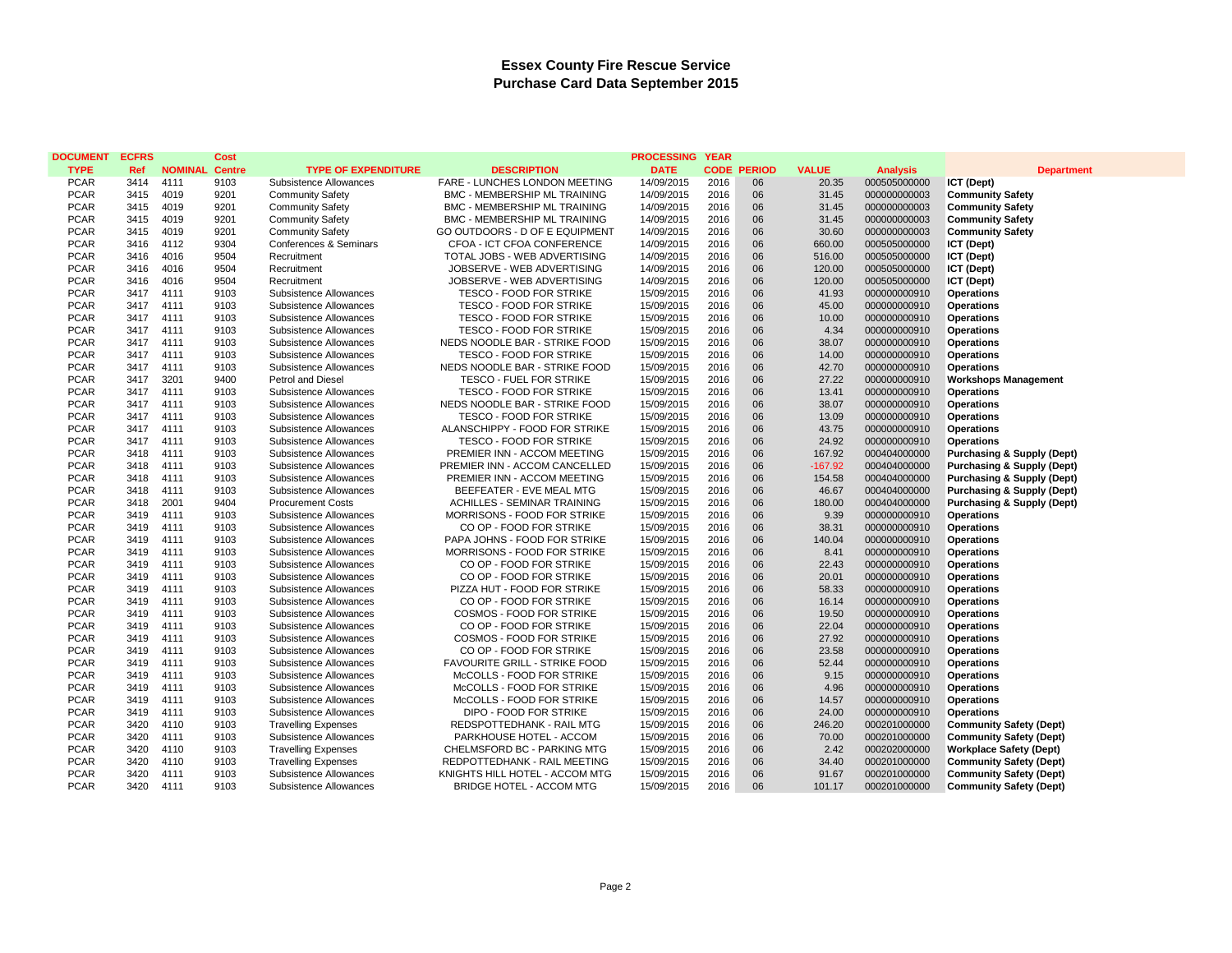| <b>DOCUMENT</b> | <b>ECFRS</b> |                | <b>Cost</b>   |                            |                                  | <b>PROCESSING</b> | <b>YEAR</b> |               |              |                 |                                |
|-----------------|--------------|----------------|---------------|----------------------------|----------------------------------|-------------------|-------------|---------------|--------------|-----------------|--------------------------------|
| <b>TYPE</b>     | Ref          | <b>NOMINAL</b> | <b>Centre</b> | <b>TYPE OF EXPENDITURE</b> | <b>DESCRIPTION</b>               | <b>DATE</b>       | <b>CODE</b> | <b>PERIOD</b> | <b>VALUE</b> | <b>Analysis</b> | <b>Department</b>              |
| <b>PCAR</b>     | 3420         | 4111           | 9103          | Subsistence Allowances     | <b>BRIDGE HOTEL - ACCOM MTG</b>  | 15/09/2015        | 2016        | 06            | 79.17        | 000201000000    | <b>Community Safety (Dept)</b> |
| <b>PCAR</b>     | 3421         | 4111           | 9103          | Subsistence Allowances     | <b>TESCO - FOOD FOR STRIKE</b>   | 15/09/2015        | 2016        | 06            | 39.54        | 000000000910    | <b>Operations</b>              |
| <b>PCAR</b>     | 3421         | 4111           | 9103          | Subsistence Allowances     | DOMINOS - FOOD FOR STRIKE        | 15/09/2015        | 2016        | 06            | 43.22        | 000000000910    | <b>Operations</b>              |
| <b>PCAR</b>     | 3421         | 4111           | 9103          | Subsistence Allowances     | TESCO - FOOD FOR STRIKE          | 15/09/2015        | 2016        | 06            | 30.65        | 000000000910    | <b>Operations</b>              |
| <b>PCAR</b>     | 3421         | 4111           | 9103          | Subsistence Allowances     | <b>TESCO - FOOD FOR STRIKE</b>   | 15/09/2015        | 2016        | 06            | 70.46        | 000000000910    | <b>Operations</b>              |
| <b>PCAR</b>     | 3421         | 4111           | 9103          | Subsistence Allowances     | <b>TESCO - FOOD FOR STRIKE</b>   | 15/09/2015        | 2016        | 06            | 2.75         | 000000000910    | Operations                     |
| <b>PCAR</b>     | 3421         | 4111           | 9103          | Subsistence Allowances     | <b>TESCO - FOOD FOR STRIKE</b>   | 15/09/2015        | 2016        | 06            | 5.37         | 000000000910    | <b>Operations</b>              |
| <b>PCAR</b>     | 3421         | 4111           | 9103          | Subsistence Allowances     | DOMINOS - FOOD FOR STRIKE        | 15/09/2015        | 2016        | 06            | 43.29        | 000000000910    | <b>Operations</b>              |
| <b>PCAR</b>     | 3421         | 4111           | 9103          | Subsistence Allowances     | <b>TESCO - FOOD FOR STRIKE</b>   | 15/09/2015        | 2016        | 06            | 34.33        | 000000000910    | <b>Operations</b>              |
| <b>PCAR</b>     | 3421         | 4111           | 9103          | Subsistence Allowances     | <b>TESCO - FOOD FOR STRIKE</b>   | 15/09/2015        | 2016        | 06            | 34.86        | 000000000910    | Operations                     |
| <b>PCAR</b>     | 3421         | 4111           | 9103          | Subsistence Allowances     | TESCO - FOOD FOR STRIKE          | 15/09/2015        | 2016        | 06            | 8.88         | 000000000910    | Operations                     |
| <b>PCAR</b>     | 3421         | 4111           | 9103          | Subsistence Allowances     | <b>TESCO - FOOD FOR STRIKE</b>   | 15/09/2015        | 2016        | 06            | 3.00         | 000000000910    | <b>Operations</b>              |
| <b>PCAR</b>     | 3421         | 4111           | 9103          | Subsistence Allowances     | TESCO - FOOD FOR STRIKE          | 15/09/2015        | 2016        | 06            | 19.42        | 000000000910    | <b>Operations</b>              |
| <b>PCAR</b>     | 3421         | 4111           | 9103          | Subsistence Allowances     | MARINA FISHBAR - STRIKE FOOD     | 15/09/2015        | 2016        | 06            | 43.00        | 000000000910    | <b>Operations</b>              |
| <b>PCAR</b>     | 3421         | 4111           | 9103          | Subsistence Allowances     | <b>TESCO - FOOD FOR STRIKE</b>   | 15/09/2015        | 2016        | 06            | 20.57        | 000000000910    | Operations                     |
| <b>PCAR</b>     | 3422         | 4110           | 9103          | <b>Travelling Expenses</b> | CHELMSFORD BC - PARKING MTG      | 15/09/2015        | 2016        | 06            | 2.42         | 000100000000    | <b>SMB (Location)</b>          |
| <b>PCAR</b>     | 3422         | 4110           | 9103          | <b>Travelling Expenses</b> | CHELMSFORD BC - PARKING MTG      | 15/09/2015        | 2016        | 06            | 1.83         | 000100000000    | <b>SMB (Location)</b>          |
| <b>PCAR</b>     | 3422         | 4111           | 9103          | Subsistence Allowances     | CAFFE NERO - REFRESHMENTS        | 15/09/2015        | 2016        | 06            | 3.95         | 000100000000    | <b>SMB (Location)</b>          |
| <b>PCAR</b>     | 3422         | 4111           | 9103          | Subsistence Allowances     | PREMIER INN - ACCOM MTG          | 15/09/2015        | 2016        | 06            | 58.96        | 000100000000    | <b>SMB (Location)</b>          |
| <b>PCAR</b>     | 3422         | 4111           | 9103          | Subsistence Allowances     | MOTO - REFRESHMENTS MTG          | 15/09/2015        | 2016        | 06            | 7.79         | 000100000000    | <b>SMB (Location)</b>          |
| <b>PCAR</b>     | 3422         | 4110           | 9103          | <b>Travelling Expenses</b> | M6 TOLL - TOLL FEE CHARGE        | 15/09/2015        | 2016        | 06            | 4.58         | 000100000000    | <b>SMB (Location)</b>          |
| <b>PCAR</b>     | 3422         | 4110           | 9103          | <b>Travelling Expenses</b> | <b>NCP - PARKING AT ACCOM</b>    | 15/09/2015        | 2016        | 06            | 16.67        | 000100000000    | <b>SMB (Location)</b>          |
| <b>PCAR</b>     | 3423         | 4111           | 9103          | Subsistence Allowances     | <b>TESCO - FOOD FOR STRIKE</b>   | 18/09/2015        | 2016        | 06            | 20.34        | 000000000910    | <b>Operations</b>              |
| <b>PCAR</b>     | 3423         | 4111           | 9103          | Subsistence Allowances     | SAINSBURYS - FOOD FOR STRIKE     | 18/09/2015        | 2016        | 06            | 80.77        | 000000000910    | <b>Operations</b>              |
| <b>PCAR</b>     | 3423         | 4111           | 9103          | Subsistence Allowances     | KNEAD FOOD - FOOD FOR STRIKE     | 18/09/2015        | 2016        | 06            | 37.90        | 000000000910    | <b>Operations</b>              |
| <b>PCAR</b>     | 3423         | 4111           | 9103          | Subsistence Allowances     | KNEAD FOOD - FOOD FOR STRIKE     | 18/09/2015        | 2016        | 06            | 27.00        | 000000000910    | <b>Operations</b>              |
| <b>PCAR</b>     | 3423         | 4111           | 9103          | Subsistence Allowances     | TESCO - FOOD FOR STRIKE          | 18/09/2015        | 2016        | 06            | 3.99         | 000000000910    | <b>Operations</b>              |
| <b>PCAR</b>     | 3423         | 4111           | 9103          | Subsistence Allowances     | SAINSBURYS - FOOD FOR STRIKE     | 18/09/2015        | 2016        | 06            | 34.05        | 000000000910    | Operations                     |
| <b>PCAR</b>     | 3423         | 4111           | 9103          | Subsistence Allowances     | <b>TESCO - FOOD FOR STRIKE</b>   | 18/09/2015        | 2016        | 06            | 46.67        | 000000000910    | Operations                     |
| <b>PCAR</b>     | 3423         | 4111           | 9103          | Subsistence Allowances     | TESCO - FOOD FOR STRIKE          | 18/09/2015        | 2016        | 06            | 24.81        | 000000000910    | <b>Operations</b>              |
| <b>PCAR</b>     | 3423         | 4111           | 9103          | Subsistence Allowances     | DOMINOS - FOOD FOR STRIKE        | 18/09/2015        | 2016        | 06            | 36.96        | 000000000910    | <b>Operations</b>              |
| <b>PCAR</b>     | 3423         | 4111           | 9103          | Subsistence Allowances     | SAINSBURYS - FOOD FOR STRIKE     | 18/09/2015        | 2016        | 06            | 68.92        | 000000000910    | <b>Operations</b>              |
| <b>PCAR</b>     | 3424         | 4111           | 9103          | Subsistence Allowances     | BP HARLOW - FOOD FOR STRIKE      | 21/09/2015        | 2016        | 06            | 8.43         | 000000000910    | <b>Operations</b>              |
| <b>PCAR</b>     | 3424         | 4111           | 9103          | Subsistence Allowances     | NISA - FOOD FOR STRIKE           | 21/09/2015        | 2016        | 06            | 33.68        | 000000000910    | <b>Operations</b>              |
| <b>PCAR</b>     | 3424         | 4111           | 9103          | Subsistence Allowances     | MRS COD & MR RAMS- STRIKE FOOD   | 21/09/2015        | 2016        | 06            | 54.17        | 000000000910    | <b>Operations</b>              |
| <b>PCAR</b>     | 3424         | 4111           | 9103          | Subsistence Allowances     | <b>TESCO - FOOD FOR STRIKE</b>   | 21/09/2015        | 2016        | 06            | 5.20         | 000000000910    | <b>Operations</b>              |
| <b>PCAR</b>     | 3424         | 4111           | 9103          | Subsistence Allowances     | CASH FEE - MONEY OFF CARD NISA   | 21/09/2015        | 2016        | 06            | 2.95         | 000000000910    | Operations                     |
| <b>PCAR</b>     | 3425         | 4111           | 9103          | Subsistence Allowances     | <b>TESCO - FOOD FOR STRIKE</b>   | 21/09/2015        | 2016        | 06            | 17.16        | 000000000910    | <b>Operations</b>              |
| <b>PCAR</b>     | 3425         | 4111           | 9103          | Subsistence Allowances     | MORRISONS - FOOD FOR STRIKE      | 21/09/2015        | 2016        | 06            | 12.18        | 000000000910    | <b>Operations</b>              |
| <b>PCAR</b>     | 3425         | 4111           | 9103          | Subsistence Allowances     | MET POLICE - FOOD FOR STRIKE     | 21/09/2015        | 2016        | 06            | 64.55        | 000000000910    | <b>Operations</b>              |
| <b>PCAR</b>     | 3426         | 4110           | 9103          | <b>Travelling Expenses</b> | <b>GREATER ANGLIA - RAIL MTG</b> | 21/09/2015        | 2016        | 06            | 41.50        | 000402000000    | Finance (Dept)                 |
| <b>PCAR</b>     | 3427         | 4111           | 9103          | Subsistence Allowances     | CO-OP - FOOD FOR STRIKE          | 21/09/2015        | 2016        | 06            | 16.51        | 000000000910    | <b>Operations</b>              |
| <b>PCAR</b>     | 3427         | 4111           | 9103          | Subsistence Allowances     | CO-OP - FOOD FOR STRIKE          | 21/09/2015        | 2016        | 06            | 7.97         | 000000000910    | Operations                     |
| <b>PCAR</b>     | 3427         | 4111           | 9103          | Subsistence Allowances     | MET POLICE - FOOD FOR STRIKE     | 21/09/2015        | 2016        | 06            | 55.50        | 000000000910    | <b>Operations</b>              |
| <b>PCAR</b>     | 3427         | 4111           | 9103          | Subsistence Allowances     | CO OP - FOOD FOR STRIKE          | 21/09/2015        | 2016        | 06            | 3.95         | 000000000910    | <b>Operations</b>              |
| <b>PCAR</b>     | 3427         | 4111           | 9103          | Subsistence Allowances     | MET POLICE - FOOD FOR STRIKE     | 21/09/2015        | 2016        | 06            | 84.29        | 000000000910    | <b>Operations</b>              |
| <b>PCAR</b>     | 3427         | 4111           | 9103          | Subsistence Allowances     | MET POLICE - FOOD FOR STRIKE     | 21/09/2015        | 2016        | 06            | 34.86        | 000000000910    | <b>Operations</b>              |
| <b>PCAR</b>     | 3427         | 4111           | 9103          | Subsistence Allowances     | CO OP - FOOD FOR STRIKE          | 21/09/2015        | 2016        | 06            | 16.23        | 000000000910    | <b>Operations</b>              |
| <b>PCAR</b>     | 3427         | 4111           | 9103          | Subsistence Allowances     | MET POLICE - FOOD FOR STRIKE     | 21/09/2015        | 2016        | 06            | 28.58        | 000000000910    | <b>Operations</b>              |
| <b>PCAR</b>     | 3427         | 4111           | 9103          | Subsistence Allowances     | MET POLICE - FOOD FOR STRIKE     | 21/09/2015        | 2016        | 06            | 57.32        | 000000000910    | <b>Operations</b>              |
|                 |              |                |               |                            |                                  |                   |             |               |              |                 |                                |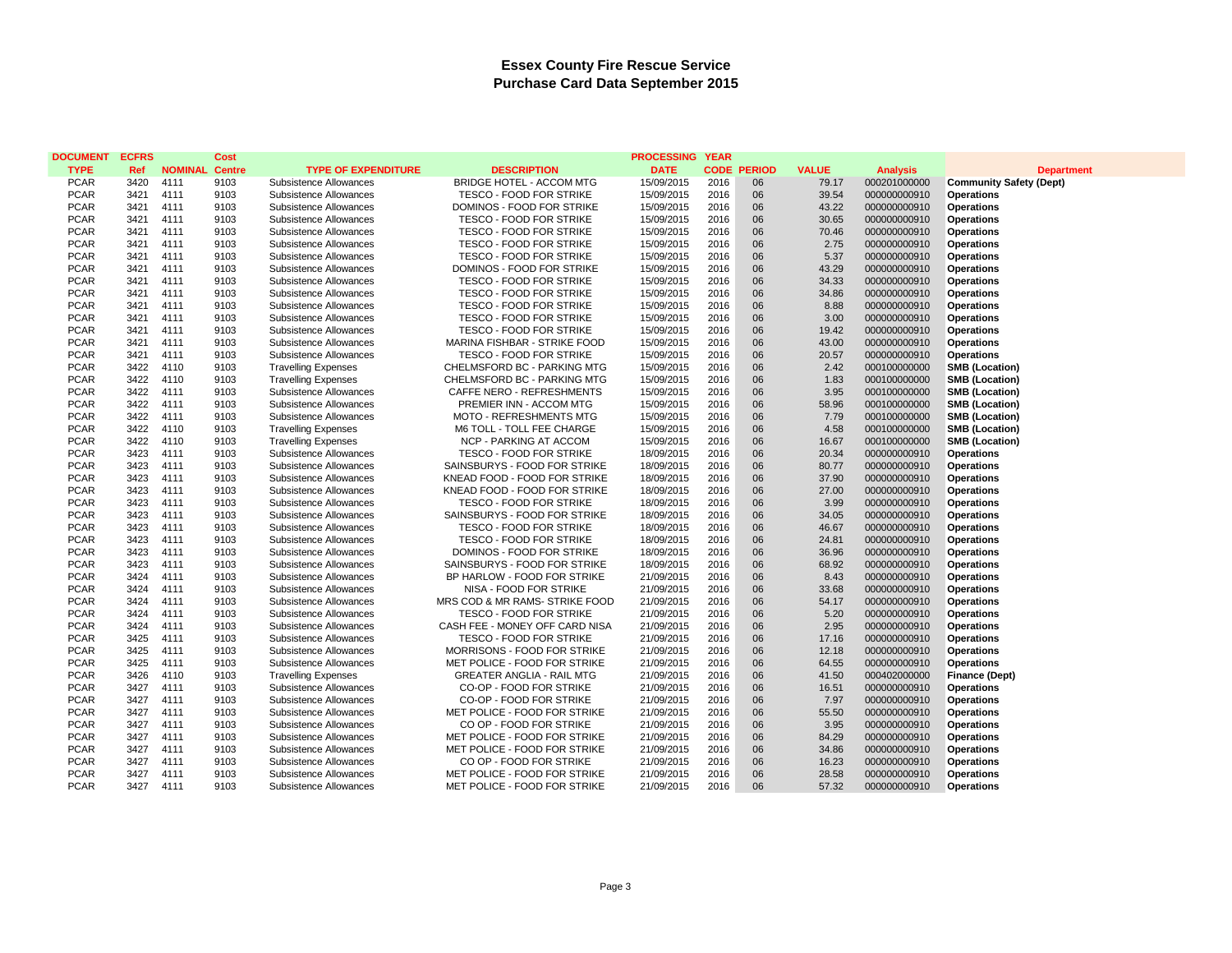| <b>DOCUMENT</b> | <b>ECFRS</b> |                | <b>Cost</b>   |                               |                                                    | <b>PROCESSING</b> | <b>YEAR</b> |                    |              |                 |                          |
|-----------------|--------------|----------------|---------------|-------------------------------|----------------------------------------------------|-------------------|-------------|--------------------|--------------|-----------------|--------------------------|
| <b>TYPE</b>     | <b>Ref</b>   | <b>NOMINAL</b> | <b>Centre</b> | <b>TYPE OF EXPENDITURE</b>    | <b>DESCRIPTION</b>                                 | <b>DATE</b>       |             | <b>CODE PERIOD</b> | <b>VALUE</b> | <b>Analysis</b> | <b>Department</b>        |
| <b>PCAR</b>     | 3427         | 4111           | 9103          | Subsistence Allowances        | CO OP - FOOD FOR STRIKE                            | 21/09/2015        | 2016        | 06                 | 22.31        | 000000000910    | <b>Operations</b>        |
| <b>PCAR</b>     | 3427         | 4111           | 9103          | Subsistence Allowances        | MET POLICE - FOOD FOR STRIKE                       | 21/09/2015        | 2016        | 06                 | 23.00        | 000000000910    | <b>Operations</b>        |
| <b>PCAR</b>     | 3427         | 4111           | 9103          | Subsistence Allowances        | CO OP - FOOD FOR STRIKE                            | 21/09/2015        | 2016        | 06                 | 10.32        | 000000000910    | <b>Operations</b>        |
| <b>PCAR</b>     | 3428         | 4130           | 9100          | Hospitality & Entertaining    | SAINSBURY-FLOWERS FOR SPEAKER                      | 21/09/2015        | 2016        | 06                 | 6.67         | 000100000000    | <b>SMB (Location)</b>    |
| <b>PCAR</b>     | 3429         | 4003           | 9405          | Postage & Direct Mailing      | ROYAL MAIL - ONLINE POSTAGE                        | 21/09/2015        | 2016        | 06                 | 50.00        | 000000000011    | <b>Property Services</b> |
| <b>PCAR</b>     | 3429         | 4003           | 9405          | Postage & Direct Mailing      | ROYAL MAIL - ONLINE POSTAGE                        | 21/09/2015        | 2016        | 06                 | 3.50         | 000000000011    | <b>Property Services</b> |
| <b>PCAR</b>     | 3430         | 4111           | 9103          | Subsistence Allowances        | <b>JUST EAT - FOOD FOR STRIKE</b>                  | 21/09/2015        | 2016        | 06                 | 75.80        | 000000000910    | <b>Operations</b>        |
| <b>PCAR</b>     | 3431         | 6899           | 9053          | Miscellaneous Expenses        | 0CAPEL CANINES - DOG GROOMING                      | 21/09/2015        | 2016        | 06                 | 30.00        | 000014000000    | 014 USAR                 |
| <b>PCAR</b>     | 3431         | 6899           | 9053          | Miscellaneous Expenses        | PETS AT HOME - DOG FOOD                            | 21/09/2015        | 2016        | 06                 | 11.33        | 000014000000    | 014 USAR                 |
| <b>PCAR</b>     | 3432         | 4111           | 9103          | Subsistence Allowances        | PEMBROKE ARMS - ACCOM                              | 21/09/2015        | 2016        | 06                 | 83.33        | 000820000000    | <b>East Area Command</b> |
| <b>PCAR</b>     | 3433         | 4019           | 9201          | <b>Community Safety</b>       | MACRO - EQUIPMENT FIREBREAK                        | 21/09/2015        | 2016        | 06                 | 83.94        | 000000000003    | <b>Community Safety</b>  |
| <b>PCAR</b>     | 3434         | 4019           | 9201          | <b>Community Safety</b>       | PAYPAL - OVEN CLEANING SERVICE                     | 21/09/2015        | 2016        | 06                 | 40.00        | 000000000125    | <b>Community Safety</b>  |
| <b>PCAR</b>     | 3434         | 4019           | 9201          | <b>Community Safety</b>       | PAYPAL - OVEN CLEANING SERVICE                     | 21/09/2015        | 2016        | 06                 | 90.00        | 000000000125    | <b>Community Safety</b>  |
| <b>PCAR</b>     | 3434         | 4019           | 9201          | <b>Community Safety</b>       | PAYPAL - OVEN CLEANING SERVICE                     | 21/09/2015        | 2016        | 06                 | 100.00       | 000000000125    | <b>Community Safety</b>  |
| <b>PCAR</b>     | 3435         | 4111           | 9103          | Subsistence Allowances        | NANDO'S - FOOD FOR STRIKE                          | 22/09/2015        | 2016        | 06                 | 83.69        | 000000000910    | <b>Operations</b>        |
| <b>PCAR</b>     | 3435         | 4111           | 9103          | Subsistence Allowances        | CO OP - FOOD FOR STRIKE                            | 22/09/2015        | 2016        | 06                 | 11.40        | 000000000910    | <b>Operations</b>        |
| <b>PCAR</b>     | 3435         | 4111           | 9103          | Subsistence Allowances        | NANDO'S - FOOD FOR STRIKE                          | 22/09/2015        | 2016        | 06                 | 69.73        | 000000000910    | Operations               |
| <b>PCAR</b>     | 3435         | 4111           | 9103          | Subsistence Allowances        | NANDO'S - FOOD FOR STRIKE                          | 22/09/2015        | 2016        | 06                 | 39.58        | 000000000910    | <b>Operations</b>        |
| <b>PCAR</b>     | 3435         | 4111           | 9103          | Subsistence Allowances        | NANDO'S - FOOD FOR STRIKE                          | 22/09/2015        | 2016        | 06                 | 65.57        | 000000000910    | <b>Operations</b>        |
| <b>PCAR</b>     | 3435         | 4111           | 9103          | Subsistence Allowances        | CO OP - FOOD FOR STRIKE                            | 22/09/2015        | 2016        | 06                 | 32.44        | 000000000910    | <b>Operations</b>        |
| <b>PCAR</b>     | 3435         | 4111           | 9103          | Subsistence Allowances        | SAINBURYS - FOOD FOR STRIKE                        | 22/09/2015        | 2016        | 06                 | 8.92         | 000000000910    | <b>Operations</b>        |
| <b>PCAR</b>     | 3435         | 4111           | 9103          | Subsistence Allowances        | SAINBURYS - FOOD FOR STRIKE                        | 22/09/2015        | 2016        | 06                 | 42.65        | 000000000910    | <b>Operations</b>        |
| <b>PCAR</b>     | 3435         | 4111           | 9103          | Subsistence Allowances        | DOMINOS - FOOD FOR STRIKE                          | 22/09/2015        | 2016        | 06                 | 66.93        | 000000000910    | Operations               |
| <b>PCAR</b>     | 3435         | 4111           | 9103          | Subsistence Allowances        | DOMINOS - FOOD FOR STRIKE                          | 22/09/2015        | 2016        | 06                 | 8.75         | 000000000910    | <b>Operations</b>        |
| <b>PCAR</b>     | 3435         | 4111           | 9103          | Subsistence Allowances        | NANDO'S - FOOD FOR STRIKE                          | 22/09/2015        | 2016        | 06                 | 50.25        | 000000000910    | <b>Operations</b>        |
| <b>PCAR</b>     | 3435         | 4111           | 9103          | Subsistence Allowances        | <b>KFC - FOOD FOR STRIKE</b>                       | 22/09/2015        | 2016        | 06                 | 21.38        | 000000000910    | <b>Operations</b>        |
| <b>PCAR</b>     | 3435         | 4111           | 9103          | Subsistence Allowances        | CO OP - FOOD FOR STRIKE                            | 22/09/2015        | 2016        | 06                 | 14.28        | 000000000910    | <b>Operations</b>        |
| <b>PCAR</b>     | 3436         | 4111           | 9103          | Subsistence Allowances        | McDONALDS - FOOD FOR STRIKE                        | 28/09/2015        | 2016        | 06                 | 23.93        | 000000000910    | <b>Operations</b>        |
| <b>PCAR</b>     | 3436         | 4111           | 9103          | Subsistence Allowances        | S E FISH HOUSE - STRIKE FOOD                       | 28/09/2015        | 2016        | 06                 | 45.45        | 000000000910    | <b>Operations</b>        |
| <b>PCAR</b>     | 3436         | 4016           | 9504          | Recruitment                   | LINKEDIN - JOB ADVERTISMENT                        | 28/09/2015        | 2016        | 06                 | 227.94       | 000504000000    | Human Resources (Dept)   |
| <b>PCAR</b>     | 3436         | 4111           | 9103          | Subsistence Allowances        | <b>KFC - FOOD FOR STRIKE</b>                       | 28/09/2015        | 2016        | 06                 | 51.64        | 000000000910    | <b>Operations</b>        |
| <b>PCAR</b>     | 3436         | 4111           | 9103          | Subsistence Allowances        | S E FISH HOUSE - STRIKE FOOD                       | 28/09/2015        | 2016        | 06                 | 30.96        | 000000000910    | <b>Operations</b>        |
| <b>PCAR</b>     | 3436         | 4111           | 9103          | Subsistence Allowances        | DOMINO'S - FOOD FOR STRIKE                         | 28/09/2015        | 2016        | 06                 | 24.87        | 000000000910    | <b>Operations</b>        |
| <b>PCAR</b>     | 3436         | 4111           | 9103          | Subsistence Allowances        | <b>KFC - FOOD FOR STRIKE</b>                       | 28/09/2015        | 2016        | 06                 | 46.61        | 000000000910    | <b>Operations</b>        |
| <b>PCAR</b>     | 3436         | 4111           | 9103          | Subsistence Allowances        | MET POLICE - FOOD FOR STRIKE                       | 28/09/2015        | 2016        | 06                 | 37.08        | 000000000910    | <b>Operations</b>        |
| <b>PCAR</b>     | 3436         | 4111           | 9103          | Subsistence Allowances        | SAINSBURYS - FOOD FOR STRIKE                       | 28/09/2015        | 2016        | 06                 | 21.34        | 000000000910    | <b>Operations</b>        |
| <b>PCAR</b>     | 3436         | 4111           | 9103          | Subsistence Allowances        | S E FISH HOUSE-FOOD FOR STRIKE                     | 28/09/2015        | 2016        | 06                 | 34.42        | 000000000910    | Operations               |
| <b>PCAR</b>     | 3436         | 4111           | 9103          | Subsistence Allowances        | McDONALDS - FOOD FOR STRIKE                        | 28/09/2015        | 2016        | 06                 | 28.72        | 000000000910    | Operations               |
| <b>PCAR</b>     | 3437         | 4111           | 9103          | Subsistence Allowances        | OAKHAM CONNECT - MEAL MTG                          | 28/09/2015        | 2016        | 06                 | 7.00         | 000103000000    | <b>Operations (Dept)</b> |
| <b>PCAR</b>     | 3437         | 4111           | 9103          | Subsistence Allowances        | <b>TESCO - FOOD FOR STRIKE</b>                     | 28/09/2015        | 2016        | 06                 | 26.45        | 000000000910    | <b>Operations</b>        |
| <b>PCAR</b>     | 3437         | 4111           | 9103          | Subsistence Allowances        | TESCO - FOOD FOR STRIKE                            | 28/09/2015        | 2016        | 06                 | 3.33         | 000000000910    | <b>Operations</b>        |
| <b>PCAR</b>     | 3437         | 4111           | 9103          | Subsistence Allowances        | TESCO - FOOD FOR STRIKE                            | 28/09/2015        | 2016        | 06                 | 17.85        | 000000000910    | <b>Operations</b>        |
| <b>PCAR</b>     | 3437         | 4111           | 9103          | Subsistence Allowances        | <b>TESCO - FOOD FOR STRIKE</b>                     | 28/09/2015        | 2016        | 06                 | 36.14        | 000000000910    | <b>Operations</b>        |
| <b>PCAR</b>     | 3437         | 4111           | 9103          | Subsistence Allowances        | <b>TESCO - FOOD FOR STRIKE</b>                     | 28/09/2015        | 2016        | 06                 | 37.37        | 000000000910    | Operations               |
| <b>PCAR</b>     | 3437         | 4111           | 9103          | Subsistence Allowances        | <b>TESCO - FOOD FOR STRIKE</b>                     | 28/09/2015        | 2016        | 06                 | 51.01        | 000000000910    | <b>Operations</b>        |
| <b>PCAR</b>     | 3438         | 0702           | 9304          |                               | <b>ACT - PETRO CHEM COURSE</b>                     |                   | 2016        | 06                 | 1,621.79     | 000304000000    |                          |
| <b>PCAR</b>     |              | 0702           |               | External Training - L&D Panel |                                                    | 29/09/2015        |             | 06                 |              |                 | <b>Training (Dept)</b>   |
| <b>PCAR</b>     | 3438         |                | 9304          | External Training - L&D Panel | <b>ACT - PETRO CHEM COURSE</b>                     | 29/09/2015        | 2016        | 06                 | 1,621.79     | 000304000000    | <b>Training (Dept)</b>   |
|                 | 3439         | 4019           | 9201          | <b>Community Safety</b>       | AMAZON-ITEMS COMMUNITY AWARD<br>BEEFEATER - D OF E | 29/09/2015        | 2016        | 06                 | $-48.99$     | 000000000003    | <b>Community Safety</b>  |
| <b>PCAR</b>     | 3439         | 4019           | 9201          | <b>Community Safety</b>       |                                                    | 29/09/2015        | 2016        |                    | 42.45        | 000000000003    | <b>Community Safety</b>  |
| <b>PCAR</b>     | 3439         | 4019           | 9201          | <b>Community Safety</b>       | AMAZON-8L JARS COMMUNITY AWARD                     | 29/09/2015        | 2016        | 06                 | 67.46        | 000000000003    | <b>Community Safety</b>  |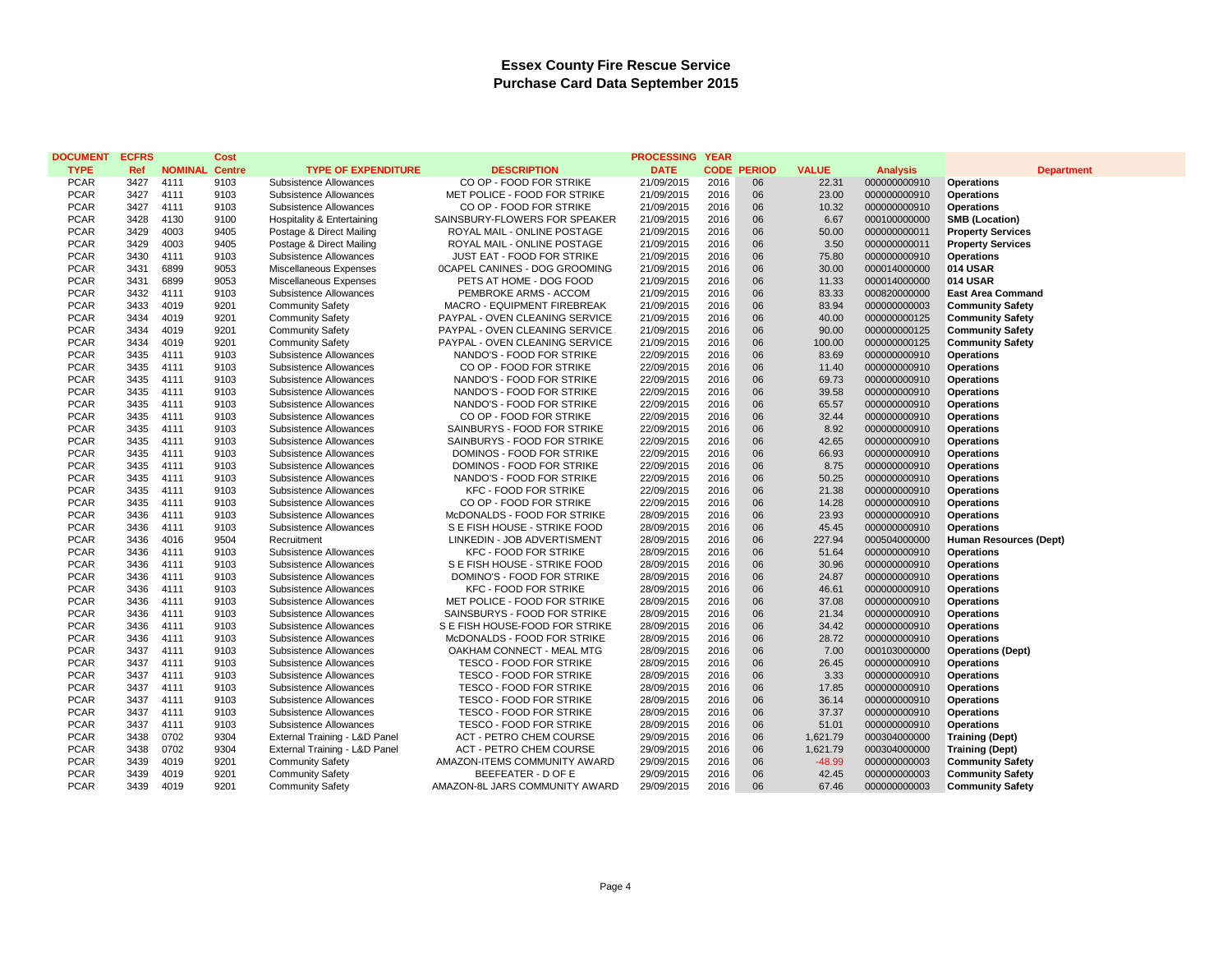| <b>DOCUMENT</b> | <b>ECFRS</b> |                | Cost          |                                  |                                           | <b>PROCESSING</b> | <b>YEAR</b> |                    |              |                 |                                          |
|-----------------|--------------|----------------|---------------|----------------------------------|-------------------------------------------|-------------------|-------------|--------------------|--------------|-----------------|------------------------------------------|
| <b>TYPE</b>     | Ref          | <b>NOMINAL</b> | <b>Centre</b> | <b>TYPE OF EXPENDITURE</b>       | <b>DESCRIPTION</b>                        | <b>DATE</b>       |             | <b>CODE PERIOD</b> | <b>VALUE</b> | <b>Analysis</b> | <b>Department</b>                        |
| <b>PCAR</b>     | 3439         | 4019           | 9201          | <b>Community Safety</b>          | AMAZON-ICE TONGS FOR AWARDS               | 29/09/2015        | 2016        | 06                 | 1.64         | 000000000003    | <b>Community Safety</b>                  |
| <b>PCAR</b>     | 3439         | 4019           | 9201          | <b>Community Safety</b>          | AMAZON-3PC FAVOR SWEETS                   | 29/09/2015        | 2016        | 06                 | 3.60         | 000000000003    | <b>Community Safety</b>                  |
| <b>PCAR</b>     | 3439         | 4019           | 9201          | <b>Community Safety</b>          | TESCO - FIREBREAK CATERING                | 29/09/2015        | 2016        | 06                 | 50.85        | 000000000003    | <b>Community Safety</b>                  |
| <b>PCAR</b>     | 3439         | 4019           | 9201          | <b>Community Safety</b>          | AMAZON - POPCORN FOR AWARDS               | 29/09/2015        | 2016        | 06                 | 109.94       | 000000000003    | <b>Community Safety</b>                  |
| <b>PCAR</b>     | 3439         | 4019           | 9201          | <b>Community Safety</b>          | AMAZON - POPCORN FOR AWARDS               | 29/09/2015        | 2016        | 06                 | 56.88        | 000000000003    | <b>Community Safety</b>                  |
| <b>PCAR</b>     | 3439         | 4019           | 9201          | <b>Community Safety</b>          | LION INN- GIFTS AWARDS HELPERS            | 29/09/2015        | 2016        | 06                 | 60.00        | 000000000003    | <b>Community Safety</b>                  |
| <b>PCAR</b>     | 3440         | 4019           | 9201          | <b>Community Safety</b>          | STAPLES - STORAGE BOXES                   | 29/09/2015        | 2016        | 06                 | 50.00        | 000000000007    | <b>Community Safety</b>                  |
| <b>PCAR</b>     | 3441         | 4111           | 9103          | Subsistence Allowances           | PREMIER INN - ACCOM CFOA MTG              | 29/09/2015        | 2016        | 06                 | 68.96        | 000202000000    | <b>Workplace Safety (Dept)</b>           |
| <b>PCAR</b>     | 3441         | 4111           | 9103          | Subsistence Allowances           | PREMIER INN - ACCOM REFUND                | 29/09/2015        | 2016        | 06                 | $-68.96$     | 000202000000    | <b>Workplace Safety (Dept)</b>           |
| <b>PCAR</b>     | 3442         | 4110           | 9103          | <b>Travelling Expenses</b>       | <b>GREATER ANGLIA - RAIL MEETING</b>      | 29/09/2015        | 2016        | 06                 | 41.50        | 000100000000    | <b>SMB (Location)</b>                    |
| <b>PCAR</b>     | 3443         | 4110           | 9103          | <b>Travelling Expenses</b>       | <b>GREATER ANGLIA - RAIL MEETING</b>      | 29/09/2015        | 2016        | 06                 | 60.00        | 000100000000    | <b>SMB (Location)</b>                    |
| <b>PCAR</b>     | 3443         | 4110           | 9103          | <b>Travelling Expenses</b>       | <b>GREATER ANGLIA - RAIL MTG</b>          | 29/09/2015        | 2016        | 06                 | 64.30        | 000100000000    | <b>SMB (Location)</b>                    |
| <b>PCAR</b>     | 3443         | 4201           | 9402          | Insurance - EL, PL, Property etc | UNION JACK CLUB - ROOM HIRE               | 29/09/2015        | 2016        | 06                 | 565.83       | 000100000000    | <b>SMB (Location)</b>                    |
| <b>PCAR</b>     | 3443         | 4110           | 9103          | <b>Travelling Expenses</b>       | <b>GREATER ANGLIA - RAIL MEETING</b>      | 29/09/2015        | 2016        | 06                 | 31.50        | 000100000000    | <b>SMB (Location)</b>                    |
| <b>PCAR</b>     | 3444         | 4111           | 9103          | Subsistence Allowances           | MRH RETAIL - LUNCH EXERCISE               | 29/09/2015        | 2016        | 06                 | 20.13        | 000820000000    | <b>East Area Command</b>                 |
| <b>PCAR</b>     | 3445         | 3201           | 9400          | Petrol and Diesel                | SHELL- PETROL FOR PROVIDED CAR            | 29/09/2015        | 2016        | 06                 | 56.52        | 000100000000    | <b>SMB (Location)</b>                    |
| <b>PCAR</b>     | 3445         | 2303           | 9404          | Clothing & Footwear              | M & S - UNIFORM TROUSERS                  | 29/09/2015        | 2016        | 06                 | 32.50        | 000100000000    | <b>SMB (Location)</b>                    |
| <b>PCAR</b>     | 3445         | 2303           | 9404          | Clothing & Footwear              | M&S - REFUND UNIFORM TROUSERS             | 29/09/2015        | 2016        | 06                 | $-16.25$     | 000100000000    | <b>SMB (Location)</b>                    |
| <b>PCAR</b>     | 3445         | 2303           | 9404          | Clothing & Footwear              | <b>M &amp; S - UNIFORM TROUSERS</b>       | 29/09/2015        | 2016        | 06                 | 16.25        | 000100000000    | <b>SMB (Location)</b>                    |
| <b>PCAR</b>     | 3445         | 4110           | 9103          | <b>Travelling Expenses</b>       | UPT CFORD - PARKING MEETING               | 29/09/2015        | 2016        | 06                 | 5.00         | 000100000000    | <b>SMB (Location)</b>                    |
| <b>PCAR</b>     | 3445         | 4110           | 9103          | <b>Travelling Expenses</b>       | <b>GREATER ANGLIA - RAIL MTG</b>          | 29/09/2015        | 2016        | 06                 | 27.20        | 000100000000    | <b>SMB (Location)</b>                    |
| <b>PCAR</b>     | 3446         | 6899           | 9402          | Miscellaneous Expenses           | PPMA- ENTERANCE FEE APPRENTICE            | 29/09/2015        | 2016        | 06                 | 175.00       | 000400000000    | <b>Workshops Management (Dept)</b>       |
| <b>PCAR</b>     | 3447         | 4006           | 9303          | Health & Safety                  | <b>IOSH - IOSH MEMBERSHIP</b>             | 29/09/2015        | 2016        | 06                 | 133.00       | 000303000000    | Health & Safety (Dept)                   |
| <b>PCAR</b>     | 3447         | 4006           | 9303          | Health & Safety                  | <b>IOSH - IOSH MEMBERSHIP</b>             | 29/09/2015        | 2016        | 06                 | 115.00       | 000303000000    | Health & Safety (Dept)                   |
| <b>PCAR</b>     | 3447         | 4111           | 9103          | Subsistence Allowances           | McDONALDS - FOOD FOR STRIKE               | 29/09/2015        | 2016        | 06                 | 33.21        | 000000000910    | Operations                               |
| <b>PCAR</b>     | 3447         | 4111           | 9103          | Subsistence Allowances           | McDONALDS - FOOD FOR STRIKE               | 29/09/2015        | 2016        | 06                 | 4.59         | 000000000910    | <b>Operations</b>                        |
| <b>PCAR</b>     | 3447         | 4111           | 9103          | Subsistence Allowances           | SAINSBURYS - FOOD FOR STRIKE              | 29/09/2015        | 2016        | 06                 | 48.30        | 000000000910    | <b>Operations</b>                        |
| <b>PCAR</b>     | 3447         | 4111           | 9103          | Subsistence Allowances           | McDONALDS - FOOD FOR STRIKE               | 29/09/2015        | 2016        | 06                 | 30.98        | 000000000910    | <b>Operations</b>                        |
| <b>PCAR</b>     | 3447         | 4111           | 9103          | Subsistence Allowances           | SAINSBURYS - FOOD FOR STRIKE              | 29/09/2015        | 2016        | 06                 | 48.38        | 000000000910    | <b>Operations</b>                        |
| <b>PCAR</b>     | 3447         | 4111           | 9103          | Subsistence Allowances           | SAINSBURYS - FOOD FOR STRIKE              | 29/09/2015        | 2016        | 06                 | 56.21        | 000000000910    | Operations                               |
| <b>PCAR</b>     | 3447         | 4111           | 9103          | Subsistence Allowances           | SAINSBURYS - FOOD FOR STRIKE              | 29/09/2015        | 2016        | 06                 | 14.58        | 000000000910    | <b>Operations</b>                        |
| <b>PCAR</b>     | 3447         | 4111           | 9103          | Subsistence Allowances           | MAMA DELLS - FOOD FOR STRIKE              | 29/09/2015        | 2016        | 06                 | 12.92        | 000000000910    | <b>Operations</b>                        |
| <b>PCAR</b>     | 3447         | 4111           | 9103          | Subsistence Allowances           | BP BOREHAM - FOOD FOR STRIKE              | 29/09/2015        | 2016        | 06                 | 59.01        | 000000000910    | <b>Operations</b>                        |
| <b>PCAR</b>     | 3447         | 4111           | 9103          | Subsistence Allowances           | McDONALDS - FOOD FOR STRIKE               | 29/09/2015        | 2016        | 06                 | 22.81        | 000000000910    | <b>Operations</b>                        |
| <b>PCAR</b>     | 3447         | 4111           | 9103          | Subsistence Allowances           | SAINSBURYS - FOOD FOR STRIKE              | 29/09/2015        | 2016        | 06                 | 56.94        | 000000000910    | <b>Operations</b>                        |
| <b>PCAR</b>     | 3447         | 4111           | 9103          | Subsistence Allowances           | SAINSBURYS - FOOD FOR STRIKE              | 29/09/2015        | 2016        | 06                 | 56.39        | 000000000910    | <b>Operations</b>                        |
| <b>PCAR</b>     | 3447         | 4111           | 9103          | Subsistence Allowances           | SAINSBURYS - FOOD FOR STRIKE              | 29/09/2015        | 2016        | 06                 | 56.34        | 000000000910    | <b>Operations</b>                        |
| <b>PCAR</b>     | 3448         | 4111           | 9103          | Subsistence Allowances           | SODEXO - FOOD & DRINK                     | 29/09/2015        | 2016        | 06                 | 22.31        | 000014000000    | 014 USAR                                 |
| <b>PCAR</b>     | 3449         | 4019           | 9201          | <b>Community Safety</b>          | <b>KELWAY - KEYS FOR MUSEUM LOCKS</b>     | 29/09/2015        | 2016        | 06                 | 8.08         | 000000000001    | <b>Community Safety</b>                  |
| <b>PCAR</b>     | 3449         | 4019           | 9201          | <b>Community Safety</b>          | <b>GRAYS OFFICE - MARKERS &amp; CARDS</b> | 29/09/2015        | 2016        | 06                 | 19.39        | 000000000001    | <b>Community Safety</b>                  |
| <b>PCAR</b>     | 3450         | 4111           | 9304          | Subsistence Allowances           | ORMONDE HOUSE - ACCOM COURSE              | 29/09/2015        | 2016        | 06                 | 280.00       | 000304000000    | <b>Training (Dept)</b>                   |
| <b>PCAR</b>     | 3450         | 4111           | 9304          | Subsistence Allowances           | PREMIER INN - ACCOM BAI COURSE            | 29/09/2015        | 2016        | 06                 | 1,071.57     | 000304000000    | <b>Training (Dept)</b>                   |
| <b>PCAR</b>     | 3450         | 4111           | 9304          | Subsistence Allowances           | PREMIER INN - REFUND ACCOM                | 29/09/2015        | 2016        | 06                 | $-98.00$     | 000304000000    | <b>Training (Dept)</b>                   |
| <b>PCAR</b>     | 3451         | 2303           | 9404          | Clothing & Footwear              | <b>CLARKS - BLACK LEATHER SHOES</b>       | 29/09/2015        | 2016        | 06                 | 54.17        | 000304000000    | <b>Training (Dept)</b>                   |
| <b>PCAR</b>     | 3451         | 4005           | 9505          | <b>IT Consumables</b>            | ADAPTIVE MODULES-DOOR ACCESS              | 29/09/2015        | 2016        | 06                 | 168.00       | 000505000000    | ICT (Dept)                               |
| <b>PCAR</b>     | 3451         | 4008           | 9104          | Media Expenses                   | PLASTIC ID - PLASTIC ID CARDS             | 29/09/2015        | 2016        | 06                 | 53.50        | 000104000000    | <b>Communications &amp; Media (Dept)</b> |
| <b>PCAR</b>     | 3451         | 4005           | 9505          | <b>IT Consumables</b>            | PAYPAL - WINDOW TINT                      | 29/09/2015        | 2016        | 06                 | 9.49         | 000505000074    | ICT - Consumables - Others               |
| <b>PCAR</b>     | 3451         | 4005           | 9505          | <b>IT Consumables</b>            | PAYPAL - WINDOW TINT                      | 29/09/2015        | 2016        | 06                 | 9.49         | 000505000074    | ICT - Consumables - Others               |
| <b>PCAR</b>     | 3451         | 4001           | 9404          | Stationery                       | ABALONE GRAPHICS 0- NAME BADGE            | 29/09/2015        | 2016        | 06                 | 7.90         | 000100000000    | <b>SMB (Location)</b>                    |
| <b>PCAR</b>     | 3451         | 4006           | 9303          | Health & Safety                  | OFFICE SAFETY - 250 BOOKLETS              | 29/09/2015        | 2016        | 06                 | 737.50       | 000303000000    | Health & Safety (Dept)                   |